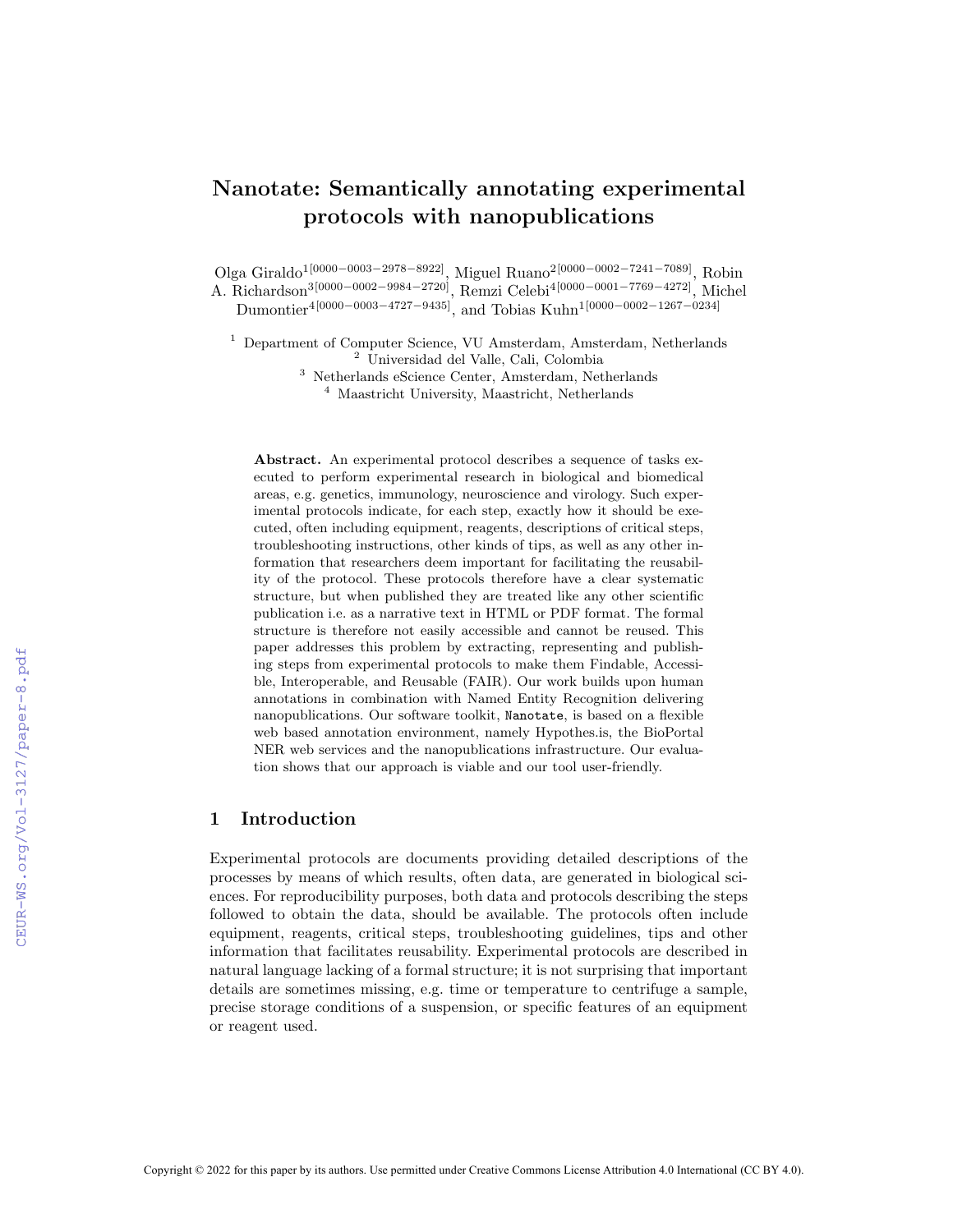### 2 Giraldo et al.

To illustrate the importance and nature of experimental protocols, let us consider "*Identification of QTL Associated with Drought Tolerance in Common Bean*"; it involves the execution of a number of protocols, such as *sample preparation*, *DNA isolation* and *amplification of the DNA via PCR*. The study as a whole can be seen as a workflow that includes several steps, each of them a protocol on its own. Each protocol consists of a sequence of structured instructions. Each of the protocols and also each of their steps have inputs and outputs. In this sense, steps within each protocol could be seen as the smallest most granular part of the workflow. Following this analogy, understanding the study as a container of protocols, both steps within protocols as well as protocols on their own should be reproducible.

When protocols are published, they are treated like any other scientific publication. Little attention is paid to the workflow nature implicit in this kind of document, or to the chain of provenance indicating where it comes from and how it has changed. The protocol is understood as a text-based narrative instead of a self-descriptive Findable Accessible Interoperable and Reusable (FAIR) [\[21\]](#page-9-0) compliant document [\[8\]](#page-9-1). In addition, when protocols are not properly documented or preserved, researchers can no longer interpret, communicate, or share information effectively. To address this problem, in this paper we focus on representing and publishing steps from experimental protocols as nanopublications [\[10\]](#page-9-2), in order to make them FAIR and machine-consumable. Specifically, we provide a semantic annotation layer in order to improve search, organization, cataloging and maintenance of protocols.

Our approach makes use of domain expert annotations in protocols to extract information about steps, samples, instruments and reagents participating in each step. In this work, we investigate how we can facilitate the participation of the domain experts when extracting steps from experimental protocols while hiding the complexity of representing and publishing such artifacts. We developed Nanotate. Nanotate combines Named Entity Recognition and Human Based Annotation in a single annotation framework. The results suggest that our approach is practical, the semantic annotations rich, consistent between annotators and meaningful; and the interface is perceived to be usable and user-friendly.

# 2 Background

Open sharing of methods is an essential element to ensure reproducible research in life science, e.g. through repositories like  $BioProtocols^5$  $BioProtocols^5$ , protocol exchange  $\boxed{13}$ , protocols.io  $\boxed{19}$  and Methods $X^6$  $X^6$ . Some existing approaches are focused on the semantic representation of protocols in order to provide all the information required for the replication of biomedical and biological protocols, e.g. the EX-ACT2 ontology [\[16\]](#page-9-5) aimed at semantic extraction of knowledge of biomedical protocols. The SMART Protocols ontology [\[9\]](#page-9-6) represents protocols in biological sciences as a workflow embedded within a document. Bioschemas also provides

<span id="page-1-0"></span><sup>5</sup> <https://bio-protocol.org/Default.aspx>

<span id="page-1-1"></span><sup>6</sup> <http://www.sciencedirect.com/science/journal/22150161>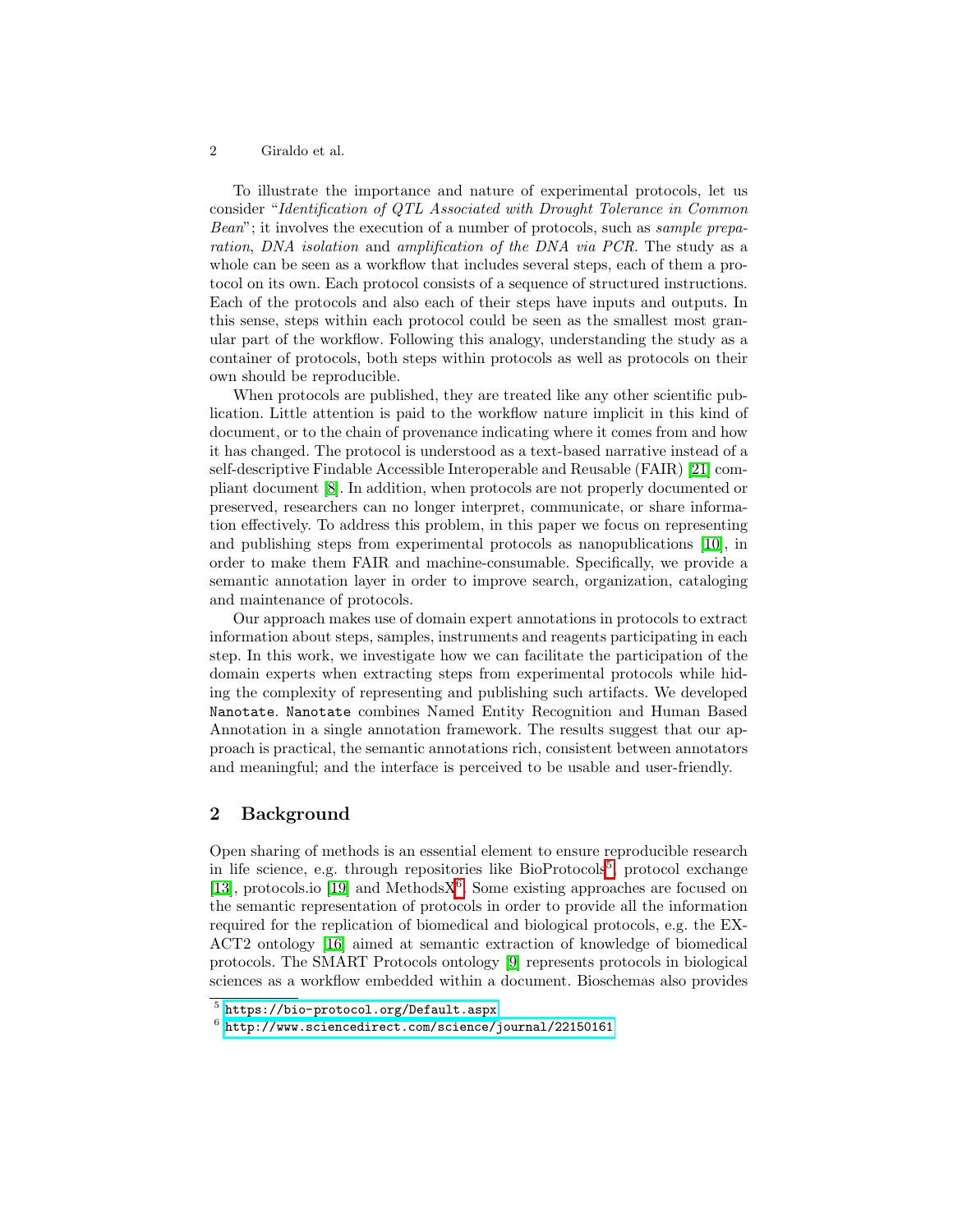a simple way to add structured data to web pages, such as the LabProtocol profile<sup>[7](#page-2-0)</sup>, which models the details of publications about experimental protocols.

Provenance is an important aspect in experiments, and Reproduce Microscopy Experiments (REPRODUCE-ME) **[\[15\]](#page-9-7)** is an ontology for the semantic documentation of provenance in microscopy experiments. To make scientific workflows open and FAIR, a semantic model to publish scientific workflows as FAIR data has been proposed **6**. Several tools for the manual annotation of biomedical documents have been developed in order to facilitate search and retrieval of semantic content in this kind of documents. Some examples are Bionotate [\[5\]](#page-8-1), Semantator  $\boxed{17}$  and Brat  $\boxed{18}$ , and they are based on a strategy to search terms in thesauruses or ontologies by finding occurrences of a concept chain in a text fragment using coincidence of terms.

# 3 Nanotate Approach and Implementation

To address the problem of extracting, representing and publishing steps from experimental protocols we developed Nanotate, a web based tool that facilitates the publication of annotated steps as nanopublications. The goal of our approach is to allow end-users to directly publish nanopublications about annotated protocol steps. Our approach is highly scalable; Nanotate extends an existing annotation framework, Hypothes.is, which is widely used, and has an extensive community of users, thus supporting developers and end users. More importantly, Hypothes.is is highly adaptable; further adaptations of the interface are possible while reusing the backend and authentication mechanisms.

Nanotate prioritizes Human based annotation in specific parts of the scientific discourse; in this case the identification of steps in experimental protocols and the material entities participating in each one of them (samples, equipment, reagents). Nanotate incorporates capability for the automatic recognition of samples, equipment and reagents with classes from 8 ontologies (OBI [\[2\]](#page-8-2), SP [\[9\]](#page-9-6), BAO [\[1\]](#page-8-3), EFO [\[12\]](#page-9-10), CHEBI [\[11\]](#page-9-11), UBERON, NCBI TAXON [\[7\]](#page-9-12) and ERO [\[20\]](#page-9-13)), by way of the BioPortal API.

#### 3.1 Nanotate architecture

The Nanotate architecture is shown in Figure  $\prod$ . The workflow architecture starts on the protocols website, called here "annotated site". We replaced the hypothes.is annotator and sidebar with our own annotation user interface. We use the BioPortal API to consult the ontologies with terminology related to the samples, equipment and reagents to be annotated. To produce nanopublications about individual annotated steps we use the Python libraries nanopub<sup>[8](#page-2-1)</sup> and fairworkflows<sup>[9](#page-2-2)</sup>, which allow for searching and publishing nanopublications and support the construction of FAIR scientific workflows using nanopublications [\[14\]](#page-9-14). Below, we further describe the Nanotate architecture components. In order to

<span id="page-2-0"></span><sup>7</sup> [https://bioschemas.org/profiles/LabProtocol/0.6-DRAFT-2020\\_12\\_08/](https://bioschemas.org/profiles/LabProtocol/0.6-DRAFT-2020_12_08/)

<span id="page-2-1"></span><sup>8</sup> <https://github.com/fair-workflows/nanopub>

<span id="page-2-2"></span><sup>9</sup> <https://github.com/fair-workflows/fairworkflows>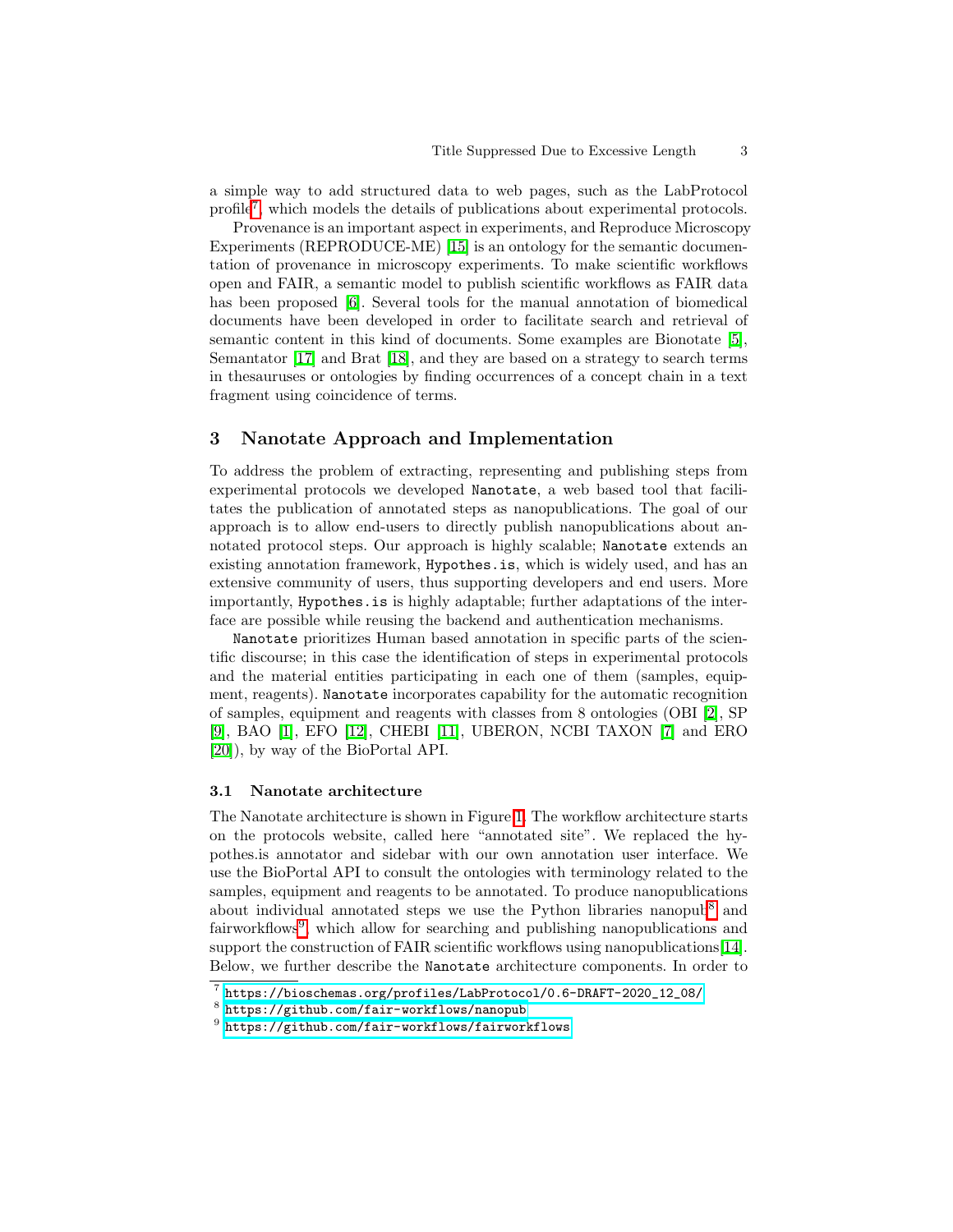4 Giraldo et al.



<span id="page-3-0"></span>Fig. 1. Nanotate architecture

explain each stage of the process, a running example is available online<sup>[10](#page-3-1)</sup>.

Generation of annotations (from HTML to JSON). In this process participate the following components: i) Annotated site, ii) Nanotate bookmark, iii) Nanotate client and iv) BioPortal API. i) Annotated site: We start on the web page of the protocol to be annotated. Nanotate takes as input full experimental protocol documents in HTML. ii) Nanotate bookmark: Nanotate does not use the hypothes.is client ('annotator' and 'sidebar'); instead, it uses the bookmarklet approach in a similar way to The HelloWorldAnnotated demo<sup>[11](#page-3-2)</sup> The "Nanotate bookmark" is used to redirect from an "Annotated Site" to the "Nanotate client" through a URL that contains data about the selected text to be annotated. iii) Nanotate client: Our UI works as a template guiding users through the annotation process and posting the annotations to hypothes.is. The UI includes a tag box to add one or multiple tags from the available options ("*sample*", "*equipment*", "*reagent*", "*input*", "*output*", "*step*"). After labeling the selected text, a JSON file in which hypothes.is stores the annotation is generated. iv) BioPortal API: The next step is adding context to the tagged text by using ontology terms. Nanotate facilitates the connection with the BioPortal API for consulting the 8 ontologies mentioned above. When it is possible to link a tagged text to an ontology term, the resulting JSON includes the URI of the ontology term. All annotations about steps and the material entities participating on each one of them are posted to Hypothes.is.

Generation of nanopublications (from JSON to RDF). Here is generated the publication of each annotated step and their components as nanopublications. In this process participate the component Nanopub library. To generate the nanopublications, the users just press the button "Nanopub" located in each annotated step. The nanopub library was configured to group annotations according to their text position. These are grouped, if an annotation that does not

<span id="page-3-2"></span>11 <https://github.com/judell/HelloWorldAnnotated>

<span id="page-3-1"></span><sup>10</sup> <https://git.io/JDFOV>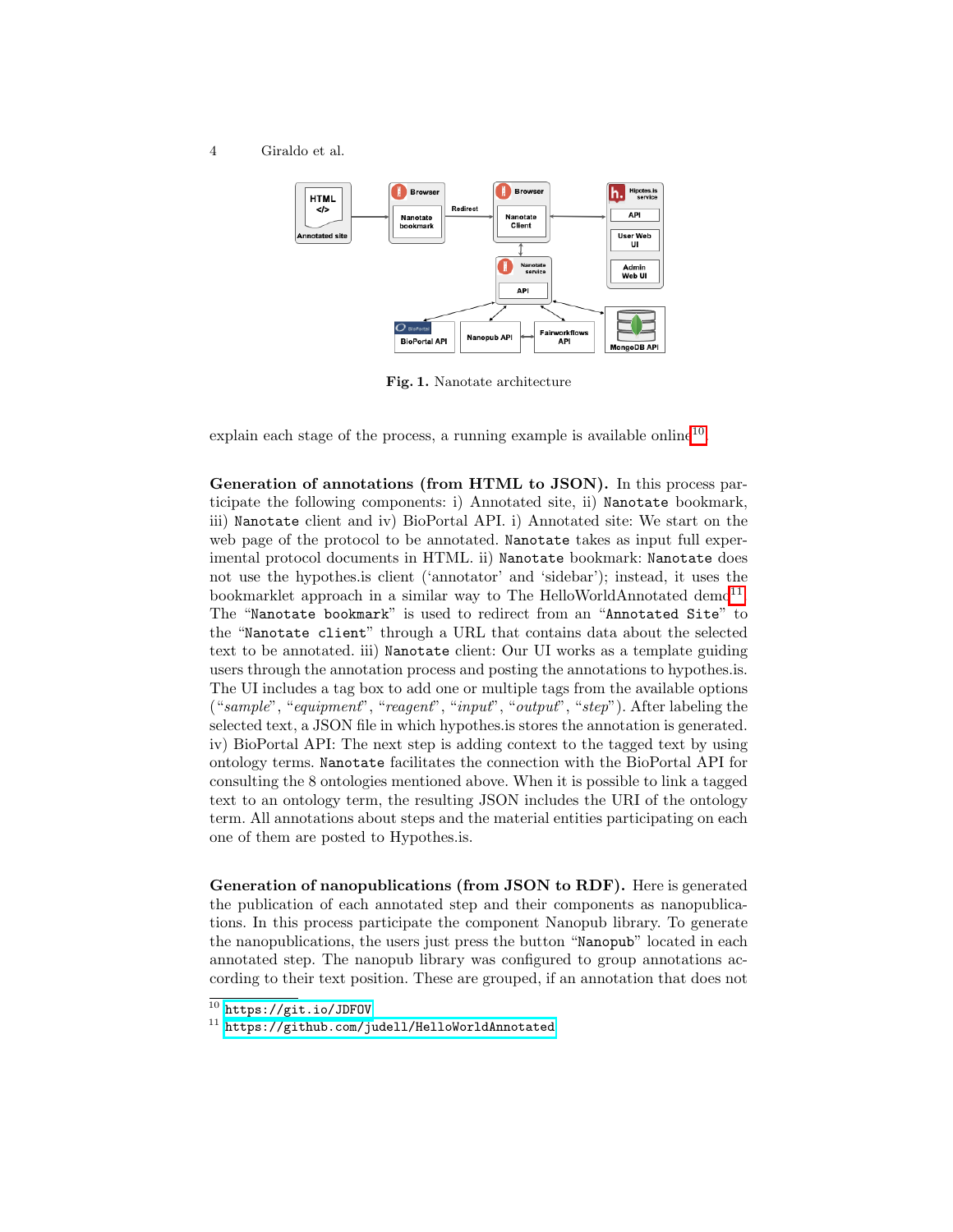have the tag "*step*" is contained in an annotation that does have a tag "*step*". All annotations are sent to Nanotate via API where validation is done and subsequent publication. In addition, the published nanopublications are stored locally in a MongoDB data storage.

Generation of RDF workflows. Once having all the nanopublications for the individual steps, the next step is creating the corresponding workflow. Here, Nanotate client, the users consult the nanopublications and press the button "new workflow". Then, users register the fields: i) label: to add a name to the workflow to be created and ii) description: short description about the new workflow. Finally, the users select the nanopublications that are part of the workflow. The resulting nanopublications are then published as above. The published nanopublications about workflows are also stored locally in a MongoDB data storage.

Nanotate is a free and open source tool. The code behind the tool is available on Github <https://github.com/nanotate-tool>. End-users can install it by creating a bookmark. The documentation about how to install and use the Nanotate is available at <http://doi.org/10.5281/zenodo.5101941> A running instance of the tool can be found at <https://nanotate.bitsfetch.com/>

# 4 Evaluation Design

To assess our approach we carried out a controlled annotation study with domain experts. We evaluated the nature and consistency of the annotations and, the subjective usability of the tool. The methodology is presented below.

Materials. We worked with i) six open access protocols in molecular biology from Bio-protocols and Nature Protocol Exchange; See Table  $\overline{\mathbb{1}}$  ii) human annotators: Three annotators with experience in laboratory techniques. iii) the annotation tool, Nanotate: a web-based tool used in this study. During the training sessions the participants learnt how to use the tool. iv) training documentation: We provided the participants with a detailed training document, how to install and use the tool. It gives examples of samples, equipment, and reagents and how this information should be annotated. And v) a questionnaire to evaluate a subjective usability of the Nanotate tool: A usability questionnaire with ten standard questions from the System Usability Scale (SUS) [\[4\]](#page-8-4). Experts in life sciences rated the tool following the standard ten questionnaire items on a five-point scale ranging from "strongly agree" to "strongly disagree". The questionnaire can be found online<sup>[12](#page-4-0)</sup>

Methods. Our controlled annotation has a series of activities organized in the following stages: i) training session, ii) assignment of protocols to annotators,

<span id="page-4-0"></span><sup>&</sup>lt;sup>12</sup> <https://forms.gle/o6JYQ7xY7wVFsqqG8>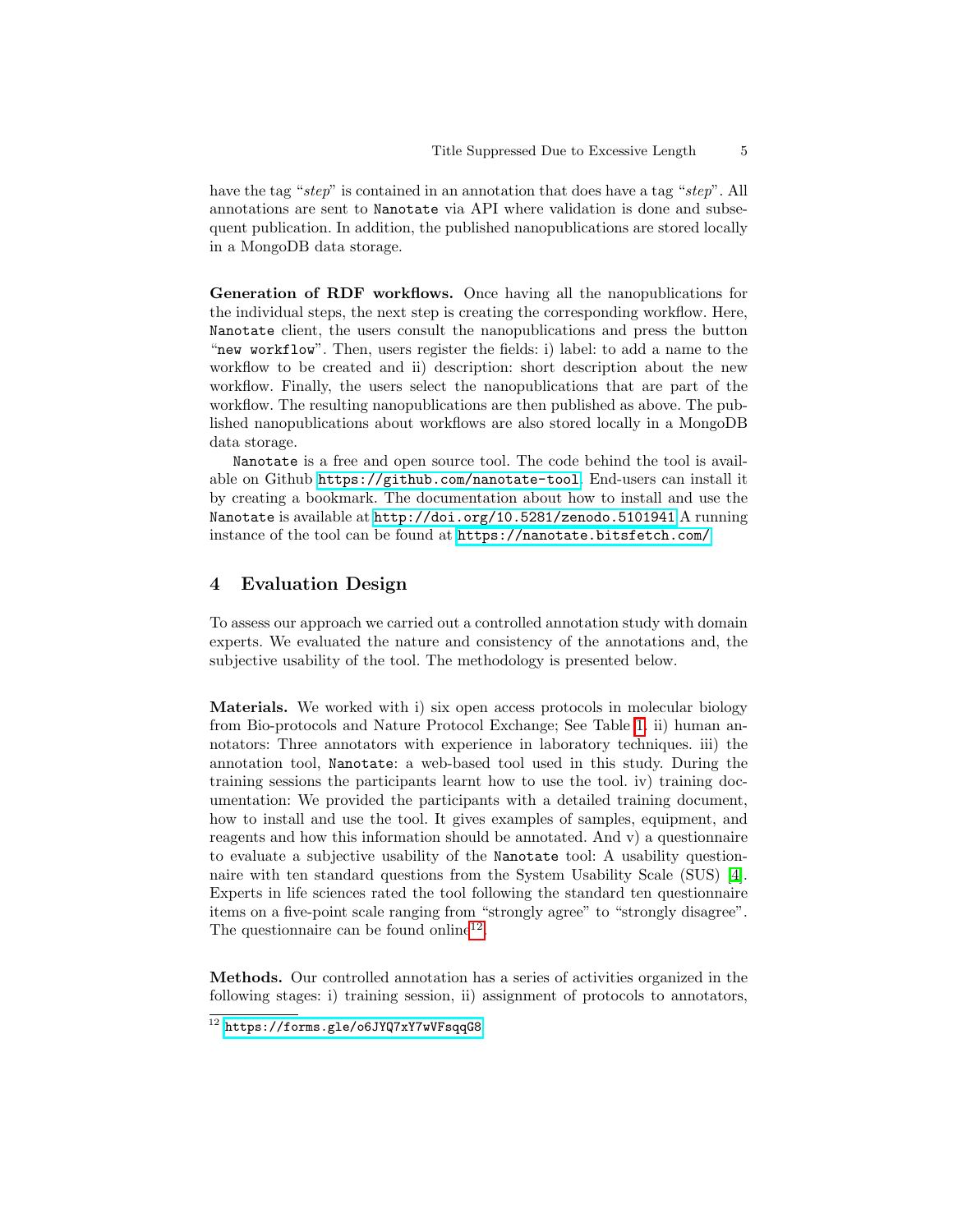6 Giraldo et al.

<span id="page-5-0"></span>Table 1. Set of annotated protocols

| $#$ Protocol ID<br>Source                     | <b>Steps</b>                   |
|-----------------------------------------------|--------------------------------|
| 1 DOI:10.21769/BioProtoc.323<br>Bio-protocols |                                |
| 2 DOI:10.21203/rs.2.1347/v2                   | Nature Protocol Exchange<br>12 |
| 3 DOI:10.1038/protex.2013.007                 | Nature Protocol Exchange<br>11 |
| 4 DOI:10.21203/rs.2.1645/v2                   | Nature Protocol Exchange<br>8  |
| 5 DOI:10.21769/BioProtoc.1751 Bio-protocols   | 16                             |
| 6 DOI:10.21769/BioProtoc.1077 Bio-protocols   | 11                             |

iii) review of annotations and iv) generating data for the analysis. In the first stage, a virtual session was organised with each annotator in order to train them in the use of the Nanotate tool and give them some tips about good annotation practices. The meetings were carried out by using Google Hangouts. In the second stage, the six protocols presented in table  $\overline{1}$  were annotated by three human annotators. Then, in the third stage, virtual meetings were scheduled with annotators in order to solve doubts and inconsistencies. Specifically, when we had to deal with nanopublications validation problems –A subset of protocol steps were annotated but the corresponding nanopublication was generated incorrectly, probably due to problems in the HTML of those protocols. Finally, the data in the form of the semantic annotations structured as nanopublication as well as the answers to the usability questionnaire were analyzed. We focused on tag distribution, ontology coverage, completeness analysis, and inter-annotator agreement.

## 5 Results

#### 5.1 Tag distribution

A total of 232 part-of-speech entities were tagged with one of the six available categories (sample, equipment, reagent, input, output, step). The results of this stage are summarized in Figure  $\sqrt{2}$  (the full data is available online<sup>[13](#page-5-1)</sup>). In this study,  $6.4\%$  (17) of the samples were also tagged as "input"; and  $5.7\%$  (15) of the samples were also tagged as " output" (see Figure  $\boxed{2}$ ). 22 parts-of-speech were just tagged as "sample". These results indicate that the categories "input" and " output" were the least used to tag parts-of-speech. The results indicate that the 65 steps could be identified and annotated (see Figure  $\boxed{2}$ ). Finally, 19.7% (52) parts-of-speech were tagged as "equipment" and 21.6% (57) parts-of-speech were tagged as "reagent" (see left-hand side of Figure [2\)](#page-6-0).

## 5.2 Annotations mapped to ontology terms

Parts-of-speech tagged as "*sample*", "*equipment*" and "*reagent*" were mapped to ontology terms that come from the 8 aforementioned ontologies available in

<span id="page-5-1"></span> $13$  <http://doi.org/10.5281/zenodo.5089323>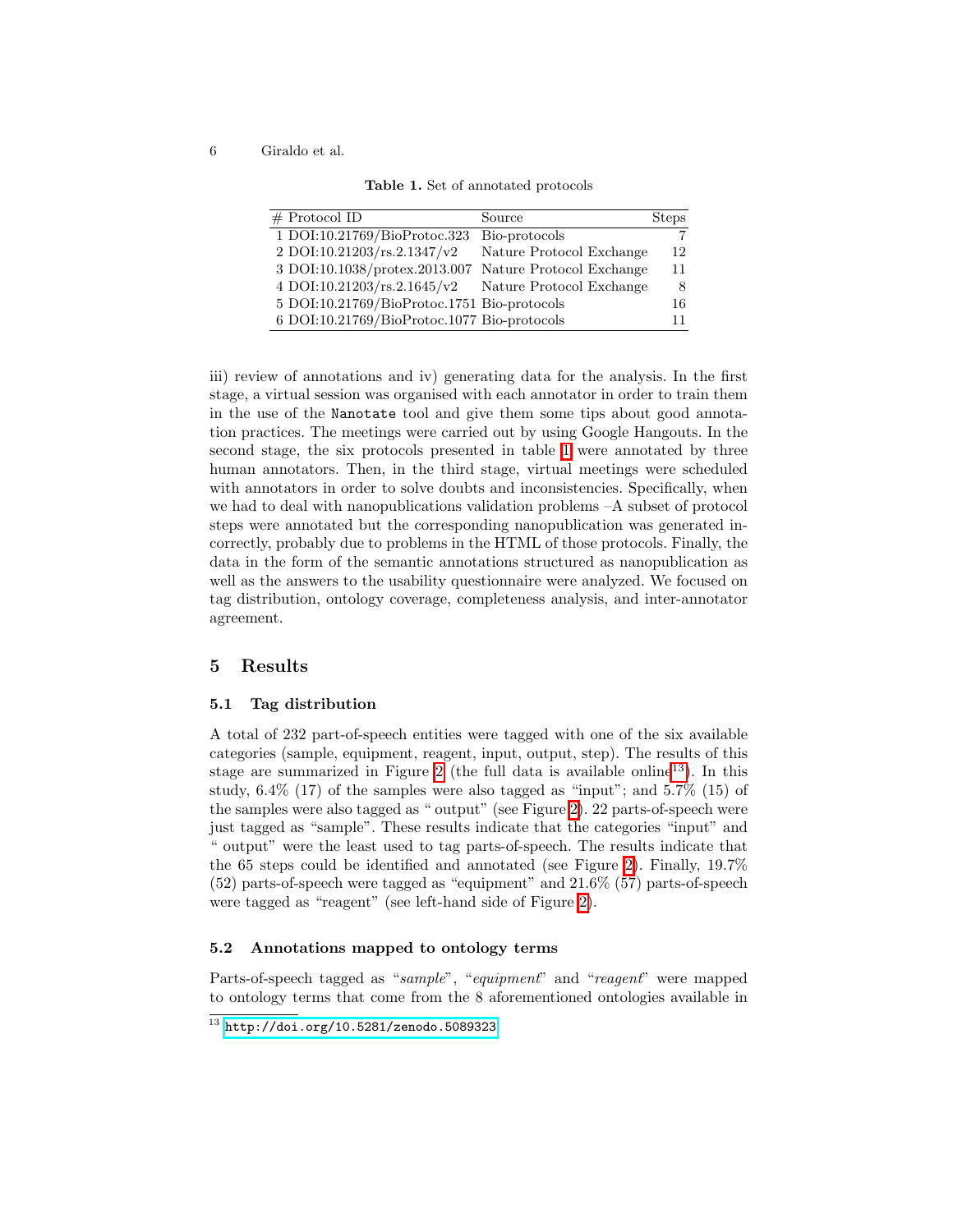

<span id="page-6-0"></span>Fig. 2. Tag distribution (left). Comparison to ontology matching (right), total number of annotations (blue), those linked to ontology terms (red) and those with an ontology class available (yellow)

BioPortal. The results of this stage are summarized in Figure  $\frac{2}{2}$  (right; the full data is available online<sup>[[14](#page-6-1)]</sup>. 59.6  $\%$  (31) of the text tagged as "*equipment*" were mapped to ontology terms from OBI  $(8)$ , BAO  $(20)$ , SP  $(2)$  and ERO  $(1)$ . 43.9% (25) of the text tagged as "*reagent*" could be mapped to ontology terms from CHEBI (17), OBI (3), SP (4) and BAO (1).  $39.7\%$  (23) of the text tagged as "*sample*" could be mapped to ontology terms from NCBI TAXON (3), UBERON  $(1)$ , CHEBI  $(11)$ , BAO  $(2)$ , SP  $(5)$  and EFO  $(1)$ . We manually analyzed the cases that we not mapped to an ontology term to find out about the reasons for that. We found the following four main reasons: i) terminology not represented in the available ontologies; for instance reagent manufacturer names (e.g.: TRIsol) and acronyms or short names (e,g,: PBMCs, PBS). ii) name of specific type of reagents (e.g.: extraction buffer, this is a buffer), and samples (e.g.: human venous blood, this is a blood). In this second case, just superclasses are available in the ontologies used (See yellow bar in Figure  $\boxed{2}$ ). These ontologies do not reach a high level of granularity. iii) Plural words (like mosquitoes, bacteria), are not represented in our subset of ontologies, and iv) Typos, for instance Micropistle *instead of* Micropestle.

#### 5.3 Completeness checks

As the above analyses focused only on the annotated entities, we should also have a look at completeness. We are looking for indications of the extent to which entities were missed. We found that first steps should always specify an input, while last steps specify an output. In the set of analyzed protocols, we found that 100% of first steps included an annotated input; 83.33%, five of the six last steps, included an annotated output. For equipment annotations,

<span id="page-6-1"></span><sup>14</sup> <http://doi.org/10.5281/zenodo.5089726>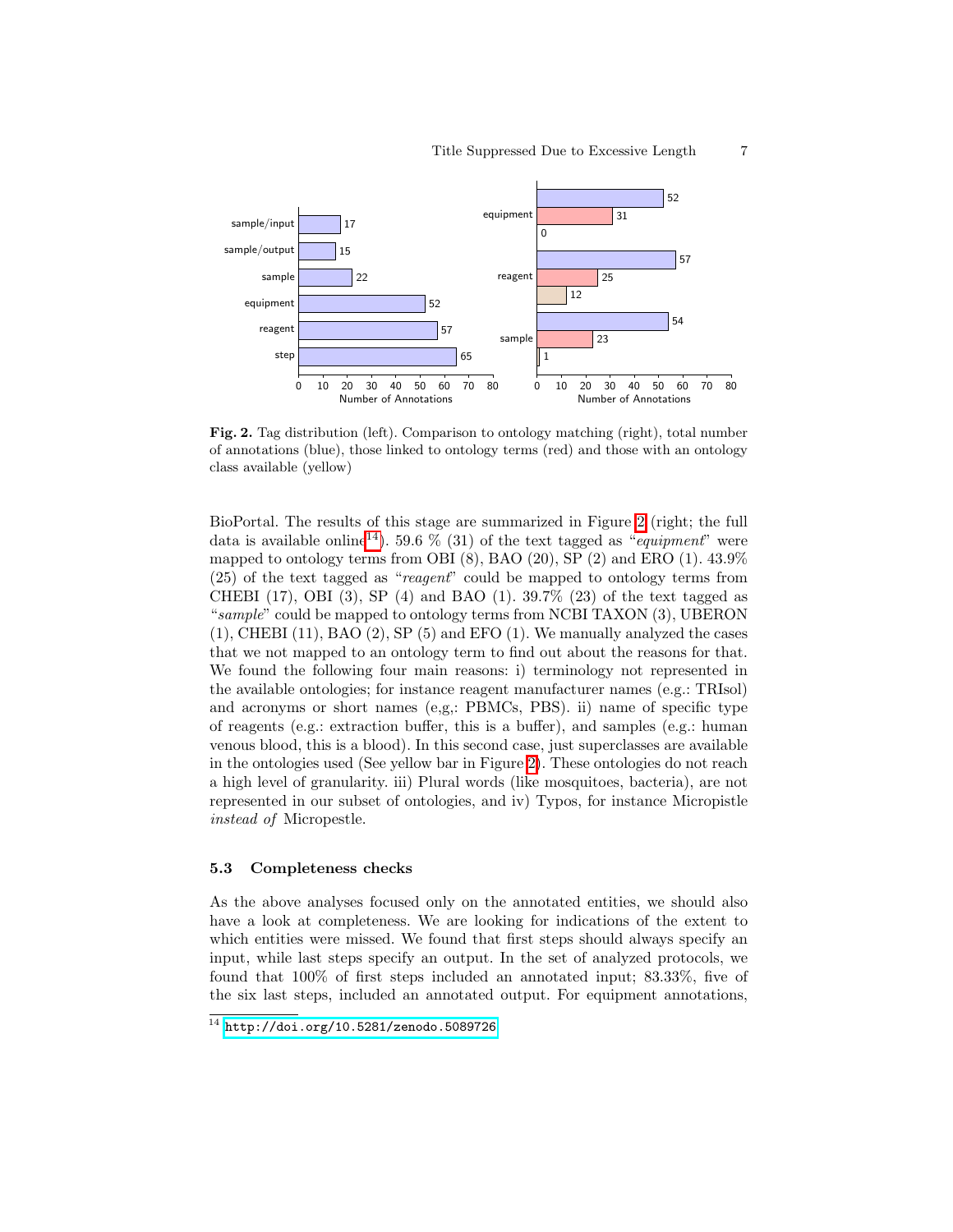#### 8 Giraldo et al.

steps in such protocols almost always involved the use of some equipment. We checked how often these were correctly covered. We found that in 55,38% (36) of the steps, at least one of the equipment was not explicitly mentioned in the text. The domain experts are able to infer the use of some equipment, due to the narrative; for instance, use of experimental actions like "*centrifuge*", and additional information such as temperature of centrifugation (e.g.:  $4^{\circ}$ C) help to deduce the use of a "*refrigerated centrifuge*" in a particular step (more examples are available in a table online<sup> $15$ </sup>. This table include nanopublication links where inferred equipment are missing in the assertion. We can therefore conclude that the completeness is far from perfect, but the annotations cover a substantial part of the mentioned entities.

#### 5.4 Inter-annotator agreement

Annotators categorized the annotations into the different workflow component classes (i.e., step, reagent, equipment, input, output) with perfect agreement. However, in some cases, the spanning text of these annotations overlapped but did not match perfectly. We observed that the annotators chose the same spanning text to annotate "*step*" and "*sample/input*" (samples that were also tagged as input). Partial matches were identified where one or more annotators highlighted slightly different text. That was the case of the  $9.6\%$  of the text tagged as "*equipment*", 15,4% of the text tagged as "*sample*", 17,5% of the text tagged as "*reagent*" and 20% of the text tagged as "*sample/output*" (samples that were also tagged as output). As was presented in subsection 5.2, we found a low incidence in annotations linked to ontology terms. However, the annotators have a high agreement on linking annotations to the ontology terms (Fleiss's Kappa: 0.70). The full data, including the set of annotations used to calculate inter-annotator agreement is available online<sup>[16](#page-7-1)</sup>

## 5.5 Subjective usability by questionnaire (SUS)

The table  $\frac{https://doi.org/10.5281/zenodo.5528946}{https://doi.org/10.5281/zenodo.5528946}$  $\frac{https://doi.org/10.5281/zenodo.5528946}{https://doi.org/10.5281/zenodo.5528946}$  $\frac{https://doi.org/10.5281/zenodo.5528946}{https://doi.org/10.5281/zenodo.5528946}$  summarizes the results of the SUS. The participants were three annotators of the annotation study described above and one additional expert who used the tool but did not participate in the annotation study. Overall, the tool got a SUS score of 93.12%; between "excellent" and "best imaginable" on the adjective scale [\[3\]](#page-8-5). From these results it is clear that the tool was well received and that users hardly experienced problems using it.

# 6 Discussion and conclusions

This work involves manual annotation of protocols in order to extract information about samples, instruments and, reagents participating in each step. The

<span id="page-7-0"></span> $^{15}$  <https://doi.org/10.5281/zenodo.5528934>

<span id="page-7-1"></span><sup>16</sup> <http://doi.org/10.5281/zenodo.5095720>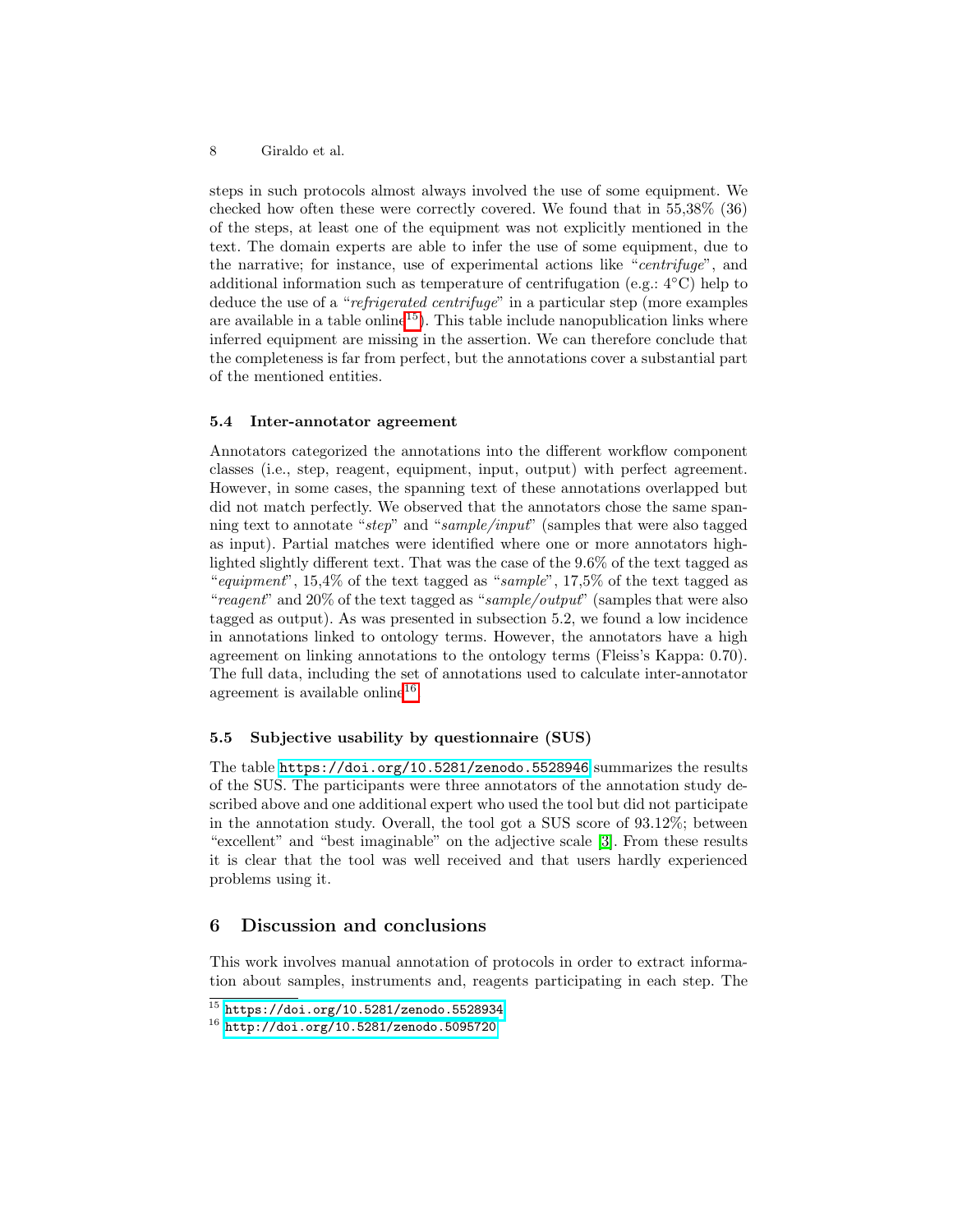methodological aspects involved the participation of domain experts, reusing existing resources while focusing on how end users could make that valuable information from experimental protocols readily available in a semantic manner. We developed Nanotate, a tool to publish nanopublications from annotated protocol steps. It extends the Hypothesis platform by making it compliant with the nanopublication workflow. It also adds NER capabilities from BioPortal in a single annotation framework.

From this experiment we concluded that the Nanotate tool, the guidelines about what and how to annotate, and the knowledge that comes from experts in laboratory techniques were key in achieving a high consistency in the annotations and the subsequent nanopublications. This is a consequence of a standardized annotation process to publish individual protocol steps and their participants (samples, equipment, reagents). We also found some missing elements in protocols. For example, no inputs or outputs. Some equipment could be inferred by experts but it could not be annotated because there was no explicit mention to it. Such inaccuracies limit the reproducibility and reusability of protocols. It is necessary to improve reporting structures for experimental protocols, this requires collective efforts from authors, peer reviewers, editors and funding bodies [\[9\]](#page-9-6). The main limitation in this study was the lack of a large number of annotators and protocols. Our study started during the first year of the covid pandemic and it was difficult to plan the virtual sessions and find annotators. Nanotate facilitates the annotation of web protocols in HTML format. As a future work, we want to facilitate the annotation of protocols available in other formats.

## Acknowledgments

This work was supported by the Dutch Research Council (NWO)(No. 628.011.011).

## References

- <span id="page-8-3"></span>1. Abeyruwan, S., Vempati, U.D., Kücük-McGinty, H., Visser, U., Koleti, A., et al.; Evolving BioAssay ontology (BAO): modularization, integration and applications. Journal of Biomedical Semantics 5(Suppl 1 Proceedings of the Bio-Ontologies Spec Interest G), S5 (2014)
- <span id="page-8-2"></span>2. Bandrowski, A., Brinkman, R., Brochhausen, M., Brush, M.H., Bug, B., et al.: The Ontology for Biomedical Investigations. PLOS ONE 11(4), e0154556 (apr 2016)
- <span id="page-8-5"></span>3. Bangor, A., Kortum, P.T., Miller, J.T.: An empirical evaluation of the system usability scale. Intl. Journal of Human–Computer Interaction 24(6) (Jul 2008). <https://doi.org/https://doi.org/10.1080/10447310802205776>
- <span id="page-8-4"></span>4. Brooke, J.: Sus: A quick and dirty usability scale. Usability Eval. Ind. 189 (11 1995)
- <span id="page-8-1"></span>5. C, C., T, M., A, B., P, W.D., L, P.: Collaborative text-annotation resource for disease-centered relation extraction from biomedical text. J Biomed Inform 42(5), 967–977 (2009).<https://doi.org/https://doi.org/10.1016/j.jbi.2009.02.001>
- <span id="page-8-0"></span>6. Celebi, R., Rebelo Moreira, J., Hassan, A.A., Ayyar, S., Ridder, L., et al.: Towards fair protocols and workflows: the openpredict use case. PeerJ. Computer science 6, e281–e281 (2020).<https://doi.org/https://doi.org/10.7717/peerj-cs.281>